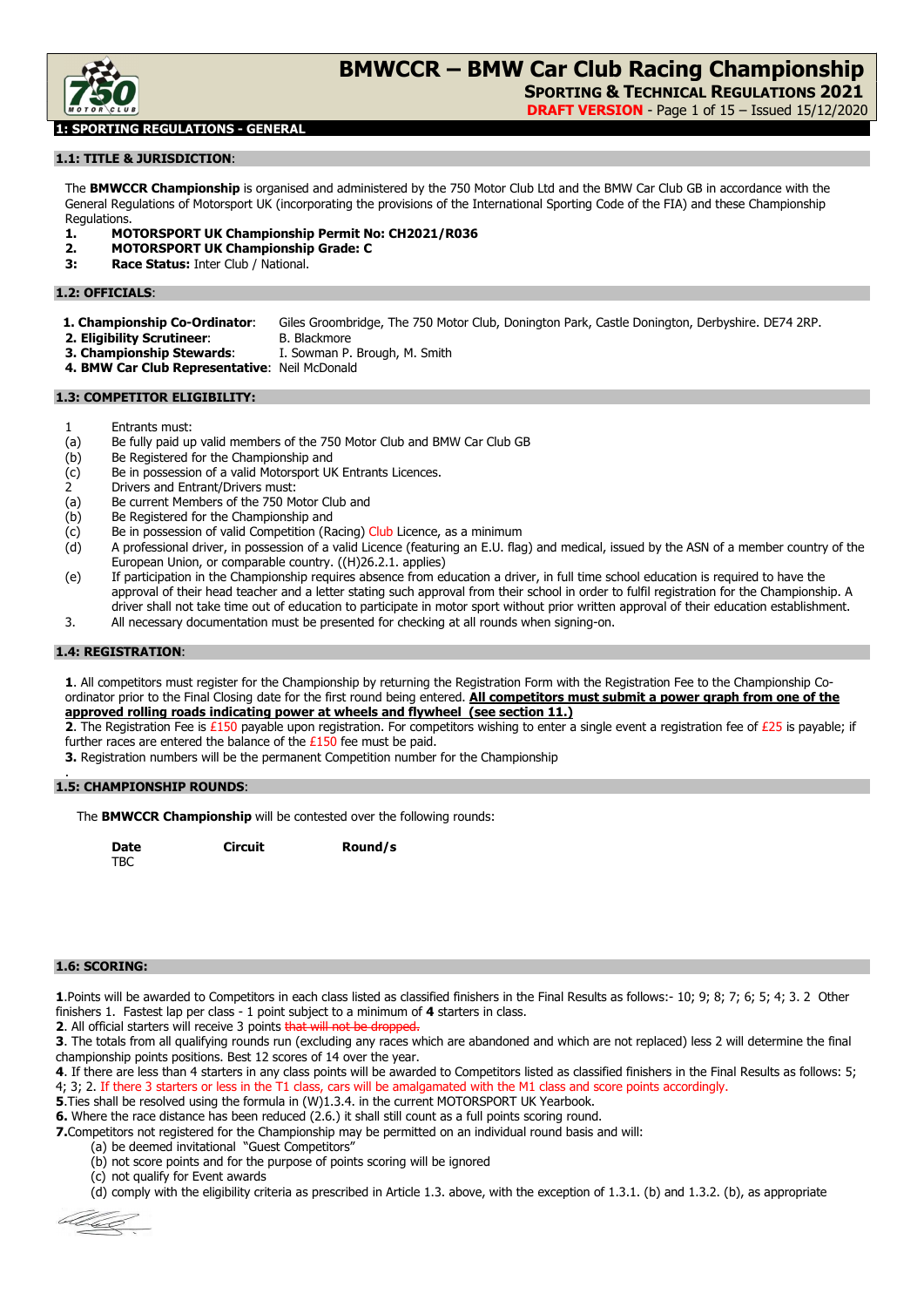

SPORTING & TECHNICAL REGULATIONS 2021

DRAFT VERSION - Page 2 of 15 – Issued 15/12/2020

### 1.7: AWARDS:

1. All awards are to be provided by the Organising Club unless agreed otherwise.

- 2. Per Round: Trophies to 1st, 2nd and 3rd.
- **3.** Championship: Trophies, subject to a minimum of 5 race starts, to: 1st, 2<sup>nd</sup> & 3<sup>rd</sup> overall, 1st, 2<sup>nd</sup>, 3<sup>rd</sup> in each class

4. Presentations: Awards will be presented at the end of each event, and/or at the end of the Championship at the designated presentation ceremony.

5. Entertainment Tax Liability: TBC

6. If Provisional Results or Championship Tables are revised after any presentations and these revisions affect the distribution of awards the Competitors concerned must return them to the organisers in good condition within 7 days.

### 2: CHAMPIONSHIP EVENT MEETINGS & RACE PROCEDURES

### 1. ENTRIES:

1. Competitors are responsible for sending in correct and complete entries with the correct entry fee prior to the closing date for entries before each event.

2. Incorrect or incomplete entries (Including Driver to be Nominated Entries) are to be held in abeyance until they are complete and correct and the date of receipt for acceptance of entry purposes shall be the date on which the Meeting Organiser receives the missing or corrected information or fee.

3. Any withdrawal of Entry or Driver/Car changes made after acceptance of any entry must be notified to the Meeting Organisers in writing. D<sub>25</sub>.1.12. applies.

4. The Entry Fee for each event shall be specified in the SRs and on the entry form.

5. Reserves will be listed in the Final List of Entries published with Final Instructions or in a Bulletin.

2. BRIEFINGS: Organisers should notify Competitors of the times and locations for all briefings in the Final Instructions for the meetings. Competitors must attend all briefings.

### 3. QUALIFICATION PRACTICE:

1. Should any Practice session be disrupted the Clerk of the Course shall not be obliged to resume or re-run the session; the decision of the Clerk of the Course shall be final.

2. Each driver shall complete a minimum of 3 laps in the car to be raced, and in the correct session, in order to qualify (MOTORSPORT UK Regulations Q12.4).

**3.** At Double Header Meetings the Grid for Race 2 will be set by second fastest practice times.

4. RACES: Should any race be disrupted the Clerk of the Course shall not be obliged to resume or rerun the race ((Q)12.15) (1.6.4. above applies)

### 5. STARTS:

1. All cars will be released to form up on the grid prior to the start in formation as specified on the grid sheet.

2. The start will be via Standing start. The minimum Countdown procedures/audible warnings sequence shall be:-

I. 1 min to start of Green Flag/Pace Lap - Start Engines/Clear Grid.

II. 30 Second - Visible and audible warning for start of Green Flag/Pace Lap.

III. A five second board will be used to indicate that the grid is complete.

IV. The red lights will be switched on five seconds after the board is withdrawn.

3. Any car removed from the grid after the 1-minute stage or driven into the pits on the Green Flag lap shall be held in the pitlane and may start the race after the last car has passed the startline or pitlane exit, whichever is the later to take the start from the grid.

4. Any driver unable to start the Green Flag/Pace lap or start are required to indicate their situation as per MOTORSPORT UK Regulation

(Q)12.11.2. In addition, any driver unable to maintain grid positions on the Green Flag Lap, to the extent that ALL other cars are ahead of them, may complete the Green Flag lap but MUST remain at the rear of the last row of the grid but ahead of any cars to be started with a time delay. 5. In the event of any starting lights failure the Starter will revert to use of the National Flag.

6. SESSION RED FLAG: Should the need arise to stop any race or practice; RED LIGHTS will be switched on at the Startline and RED FLAGS will be displayed at the Startline and at all Marshals Signalling Points around the Circuit. This is the signal for all drivers to cease circulating at racing speeds, to slow to a safe and reasonable pace and to return to the pit lane, during practice, and to the starting grid area, during a race, unless otherwise directed by officials. Cars may not enter the Pits unless directed to do so. Work on cars already in the Pits must cease when a race is stopped.

### 7. PITS, PADDOCK & PITLANE SAFETY:

1 Pits & Paddock: Competitors must ensure that the MOTORSPORT UK, Circuit Management and Organising Club Safety Regulations are complied with at all times.

2. Pitlane: The outer lane or lanes are to be kept unobstructed to allow safe passage of cars at all times. The onus shall be on all Drivers to take all due care and respect the pit lane speed limits.

3. Refuelling: May only be carried out in accordance with the MOTORSPORT UK General Regulations, the Organising Club Regulations, Circuit Management Regulations and the SRs or Final Instructions issued for each Circuit/Meeting.

4. Speed Limit: Pit Lane Speed Limit will be 60 km/h.

8. RACE FINISHES: After taking the Chequered Flag drivers are required to:

- I. progressively and safely slow down
- II. remain behind any competitors ahead of them,
- III. return to the Pit Lane Entrance/Paddock Entrance as instructed,
- IV. comply with any directions given by Marshals or Officials
- V. keep their helmets on and harnesses done up while on the circuit or in the pitlane.

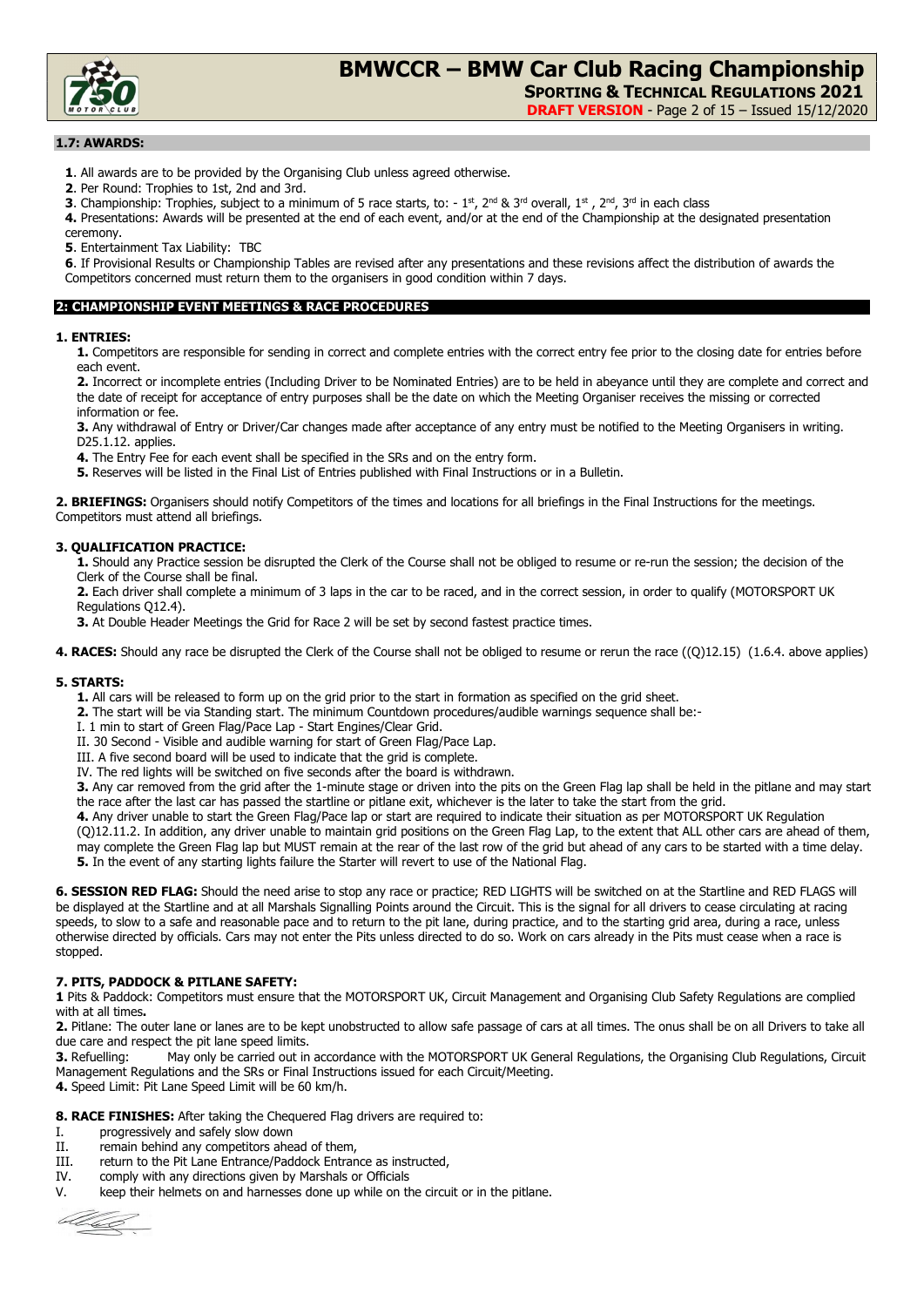

# BMWCCR – BMW Car Club Racing Championship SPORTING & TECHNICAL REGULATIONS 2021 DRAFT VERSION - Page 3 of 15 – Issued 15/12/2020

9. RESULTS: All Practice Timesheets, Grids, Race Results are to be deemed Provisional until all vehicles are released by Scrutineers after Post Practice/Race Scrutineering and/or after completion of any Judicial or Technical Procedures. (MOTORSPORT UK regulation (D)26.3.)

10. TIMING MODULES: The 750 Motor Club utilises transponder-based timing and competitors must have a compatible transponder fitted and working and advise the race organisers of its number prior to the event. Compatible transponders include the AMB TRANX 260 and MyLaps X2 & TR2 models.

11. QUALIFICATION RACES: If any event is oversubscribed the Organising Club may at their discretion run Qualification Races.

13. ONBOARD CAMERAS: - All competitors are required to carry an on board, in car camera that records to an SD (or micro-SD) card that must be capable of recording HD footage that can be played back on a standard laptop. Recordings from the cameras may be used where there is an incident which is subsequently brought before the Clerk of the Course for investigation.

It is the competitor's sole responsibility to ensure safe installation and effective operation of the camera equipment. At all times cameras must be fitted in accordance with MOTORSPORT UK regulations and be approved by the Chief Scrutineer in accordance with J.5.21 Cameras must be mounted in a position such that the steering wheel and track in clear view. The unit must always be switched on and be recording when the car is on track during any official free practice, qualification session and race.

The onus is on the competitor to ensure that the camera unit battery is charged, the camera switched on to record and manage the storage to ensure enough space is available on which to record during the above-mentioned sessions. In the event that no recording is available when requested by the Organisers or Clerk of the Course for judicial purposes then the following penalties will be applied by the Clerk of the Course.

- a. First offence Championship Reprimand
- b. Championship Points Deduction Equivalent to an 8th place finish.
- c. Disqualification.

### 3: SPECIFIC CHAMPIONSHIP REGULATIONS

1. In the event of any rounds being oversubscribed the Organising Club may, in liaison with the Championship Coordinator, at their discretion run Qualification races as per 2.11 of these regulations. Alternatively, at double header race meetings, should there be sufficient space within the timetable; the Organising Club may divide the grid after qualifying into 3 separate Groups. The Groups will then form 3 races whereby each competitor participates in two races. All 3 races will be eligible for full championship points.

### At each Round of the championship Race 1 grid positions will be determined by each competitors fastest lap time in Qualifying. At double header meetings, the grid positions for Race 2 will be determined by the finishing positions in Race 1 with the Top 4 over reversed.

2. The Championship co-ordinator reserves the right to request the fitting of a 750MC owned data logging system to any car prior to competition. Failure to comply will result in disqualification.

3. The aim of the BMWCCR Championship is to provide amateur drivers a cost-effective environment to enjoy racing a BMW. Consequently Professional Drivers will only be allowed to compete as an Invitational entry.

A Professional Driver is defined as: A driver under 60 years of age who either:

- a) Has a "Silver" or "Gold" ranking on the FIA Drivers Categorisation List
- b) Has qualified for full BRDC membership or is/been a BRDC "Rising Star" or "Superstar."
- c) Has earnt money in the past 12 months as a racing driver.
- d) Has raced in the BTCC or as a "Pro" in British GT in the past 5 years.

The organisers decision on a Driver's "Professional" status is final.

4. Drivers who are still required to display a novice cross will not be permitted to race in Class M1 or M2.

### 4: SPECIFIC CHAMPIONSHIP PENALTIES:

### In accordance with Section C of the current MOTORSPORT UK Yearbook

### 4.1: INFRINGEMENT OF TECHNICAL REGULATIONS:

- 1. Arising from post practice Scrutineering or Judicial Action: Minimum Penalty: The provisions of MOTORSPORT UK Regulations: C3.3.
- 2. Arising from post-race Scrutineering or Judicial Action: Minimum Penalty: The provisions of MOTORSPORT UK Regulations: C3.5.1 (a) and (b).

For infringements deemed to be of a more serious nature the Clerk of the Course will invoke the provisions of Regulation C3.5.1 (c).

### 4.2: ADDITIONAL SPECIFIC CHAMPIONSHIP PENALTIES:

1. In the case of a driver being disqualified from a race, the Clerk of Course will impose the penalties set out in MOTORSPORT UK Regulation C3.5.1 a & b and may impose the penalty set out in MOTORSPORT UK Regulation C3.5.1 c.

2. In order to maintain standards of conduct, the Championship Organisers will monitor all Officials/Observers reports of adverse behaviour at race meetings. If any individual is included on two such reports during one racing season the Championship Organisers will request the Clerk of Course at future race meetings to consider specific observation of that driver's conduct.

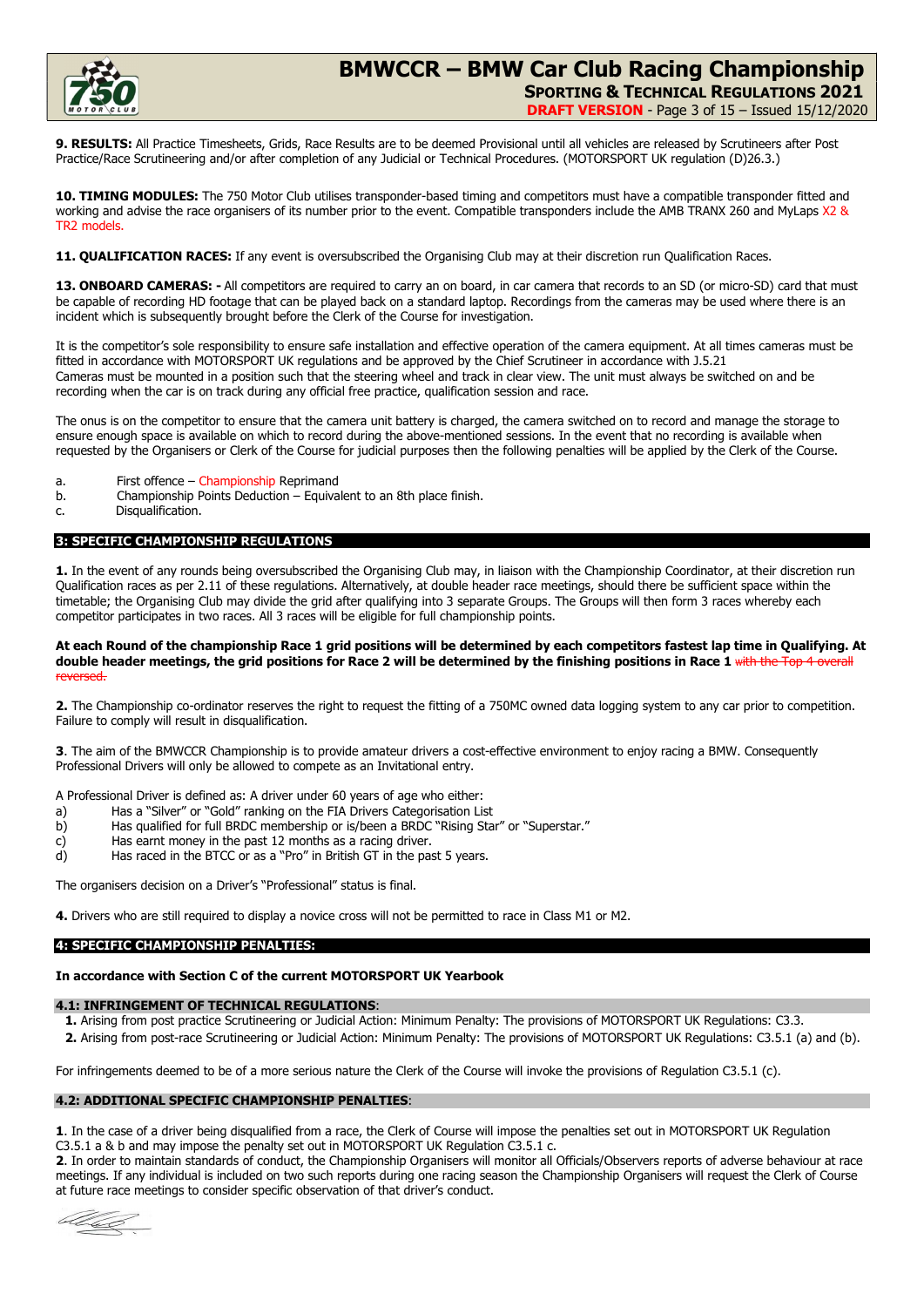

# BMWCCR – BMW Car Club Racing Championship SPORTING & TECHNICAL REGULATIONS 2021

DRAFT VERSION - Page 4 of 15 – Issued 15/12/2020

3. The Clerk of Course may impose a "Stop-Go" or "Drive through" penalty during a race in accordance with MOTORSPORT UK Regulation Q.12.26. 4. Any Competitor who is penalised under the Championship Sporting Regulations at any stage of a Championship event and receives an allocation of penalty points on their race license in accordance with MOTORSPORT UK Regulations, will receive a Championship points deduction equal to the number of penalty points which were allocated. Should the same competitor receive penalty points at another round of the Championship then the number of Championship points deducted will be double the number of penalty points applied. If penalty points are applied at a third round, then the Championship points deducted will be triple this number, and quadrupled at the forth occurrence of such a penalty etc. This may result in a driver receiving a negative score.5. Championship Stewards are also empowered to consider any request from the Championship co-ordinator to penalize any Competitor for any breach of Championship regulations and, after holding a formal hearing if they deem it necessary, to impose a penalty in accordance with MOTORSPORT UK Regulation C.2.1.1 (subject to the rights of appeal provided for in Section C.)

6. One or more of the following may be imposed by the Championship Stewards as appropriate;

a) Verbal warning Reprimand

b)Fine. The may be also applied in the case of a driver receiving three reprimands from the Championship Stewards in one season. c)Time or Grid Penalties

d)Suspension from all or part of the Championship. This may also be applied in the case of a driver receiving two fines from the Championship Stewards in one season.

7. The championship has a strict driving standards policy with yellow and red cards - based on the offence that can be in addition to the Steward's decision (see section 9.)

### 5: TECHNICAL REGULATIONS

### 5.1: INTRODUCTION:

a) The following Technical Regulations are set out in accordance with the MOTORSPORT UK specified format and it should be clearly understood that; if the following texts do not clearly specify what modifications or upgrades can be made to the car, then you must work on the principle that it will not be permitted. The fact that some modifications are mentioned as prohibited does not imply that others are allowed. If any doubt exists about the legality or acceptability of any modification, then please request clarification from the Championship Coordinator **prior** to any work being undertaken.

b) STANDARD: The word 'standard' used within these technical regulations as a description of components is to be interpreted as per 'Standard Part' defined in Section B – Nomenclature & definitions in the MOTORSPORT UK Blue Book. Checking will be by comparison to spare parts supplied by the manufacturer's official agent or by any other means necessary to ensure compliance.

c) STANDARD PATTERN: The phrase 'standard pattern' used within these technical regulations as a description of components is to be interpreted as per 'Standard Part' defined in Section B – Nomenclature & definitions in the MOTORSPORT UK Blue Book. Checking will be by comparison to spare parts supplied by the manufacturer's official agent or by any other means necessary to ensure compliance.

### 5.2: GENERAL DESCRIPTION:

.

The BMWCCR is for competitors participating in any model produced by BMW AG for sale or approved for use in the European market to the general public as shown in sales brochures available through the UK or European dealer network. Vehicles must have a BMW engine fitted

The BMWCCR and BMWcup technical regulations are intended to allow competitors to produce race cars that are safe, affordable and of a near identical level of performance, with the emphasis placed firmly on driver ability. Competitors are therefore asked to keep this in mind when building or modifying race cars and are encouraged to seek guidance from the Championship Co-ordinator where appropriate.

BMWCCR currently consists of 5 classes M1, M2, 6, BMWcup and 4 with the option of guest entrants placed in an "Invitational" class.

Each class (exc BMWcup) will be differentiated by engine power (at FLYWHEEL and WHEELS) and specification with an offset for aerodynamics. Minimum weights will apply to each class.

**Examination of vehicles**. The Championship Eligibility Scrutineer (in addition to any other powers they may have under these regulations) reserve the right before or after any race in the Championship to designate any one or more of the competing cars for special eligibility scrutineering. Competitors must be prepared, with tools and spare parts as necessary, to enable inspection of components, or to have units sealed at the circuit for later inspection by the Eligibility Scrutineer at the Competitor's expense.

Upon such selection being made the competitor shall immediately place the car under the control of the Eligibility Scrutineer and be deemed to have permitted all such scrutineering, examination and testing as the organisers may reasonably require. The Eligibility Scrutineer has the right to: a) Examine the car at the circuit for such period as they may reasonably require and take fuel samples.

b) Retain the car for detailed examination at premises chosen by the scrutineer, if the scrutineers elect to retain the car they shall make it available for collection by the competitor at least seven days prior to the qualification session for the next race in the Championship unless the car is found to be in breach of these regulations.

c) Seal the car and any of its components in such a manner as they may choose and require the competitor at their own expense to present the car at any other premises chosen by the organisers for detailed examination within a specified period and / or remove the car by transporter at no expense to the competitor to an appointed location. The competitor will be advised in writing of the time, date and location of the subsequent testing or eligibility examination.

The overseen stripping of the engine or any required component will be undertaken by the competitor and / or mechanic / technician nominated by the competitor.

d) The scrutineer can at their discretion request the removal of any part for their further inspection and testing. If the scrutineer decides to retain any part for further inspection over a race weekend, a fully eligible replacement part will be provided by the scrutineer at the time of removal, allowing the competitor to continue racing.

e) Request the competitor agrees to place their car on the club's nominated mobile dyno, or seal the car and have the car tested on a Championship nominated Dyno.

f) In summary, declared vehicle powers may be verified in any number of ways during the season – these will include the following: 1. Rolling road – at the circuit

- 2. ECU downloads
- 3. Fitting of a VBox or similar by the organisers
- 4. Sealing the engine before or after the meeting

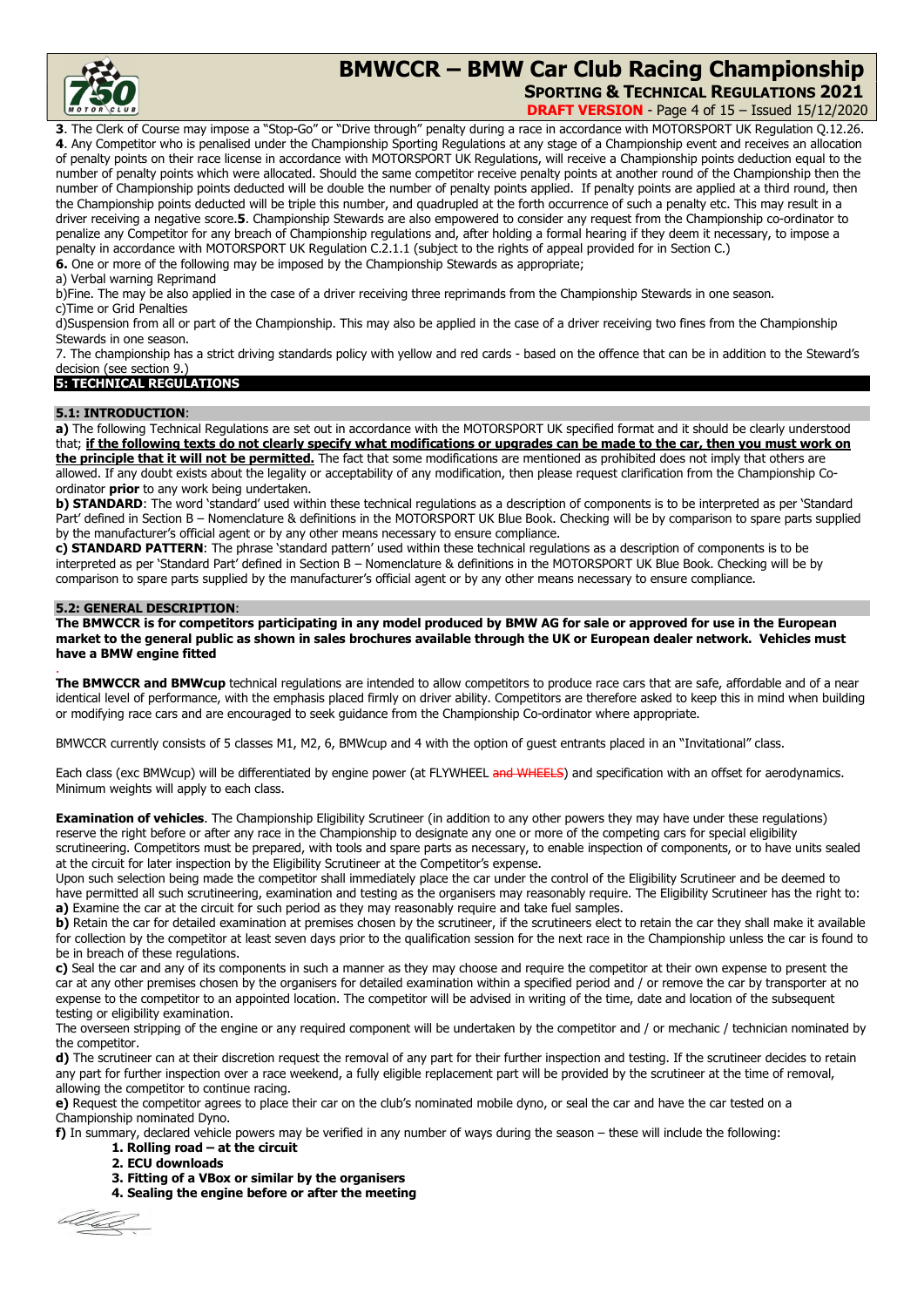

 SPORTING & TECHNICAL REGULATIONS 2021 DRAFT VERSION - Page 5 of 15 – Issued 15/12/2020

5. Request to visit an alternative Rolling road

### 5.3: SAFETY REQUIREMENTS:

Articles of MOTORSPORT UK Section K Safety Criteria Regulations will apply, and specifically: Six point roll cage to a minimum of drawing K5 or K6. Optional reinforcing members K12a, K12b, K12c, K12h, K12i are permitted; cages that connect to the front suspension anchorage points as per K11 are optional. K2 and K5 – K14; Seat belts as per K2.1 although 4 point harnesses are not permitted; Extinguishers must be plumbed in and comply with K 3.1.2 a); Towing eyes must comply with Q.4.1

### 5.4: GENERAL TECHNICAL REQUIREMENTS & EXCEPTIONS:

All cars must comply with the requirements of sections J and Q4 of the current MOTORSPORT UK Yearbook. All vehicles must be of sound construction and mechanical condition and be well maintained. Water hoses, oil hoses and their associated clips are free. Fasteners (eg nuts, bolts) are free. The organisers reserve the right to refuse entry from any car of which the preparation is of a poor standard (including the external appearance) and which is likely to bring the championship into disrepute. A naturally aspirated BMW engine can be fitted to any model (EXX / FXX) in M1, M2 6 and 4.

### Class Structure/Detail:

M1: Power and weight of the car with fuel and driver will be calculated following a visit to a nominated rolling road. No max. cubic capacity (refer to chart for conversion and limits) but standard engine capacity may only be increased by a maximum 2%

Whilst the organisers want to see cars be developed there remains an overarching desire to level the playing field and make it possible for drivers with lower budgets to still compete with those on bigger budgets. A minimum weight of 1200kg will apply inc driver.

Transmission internals must remain original for the type and model of BMW gearbox fitted (synchromesh or SMG.) Engines to retain original position within engine bay in relation to standard subframe/bulkhead – dry sump allowed following approval.

In attempt to deter cheque book racing, for expensive high compression engines or modern twin turbo units with very high mid-range power a new sliding scale handicap will apply. This measure is not designed to affect a normally mapped naturally aspirated engine which should avoid this penalty altogether. Previously, minimum weight was dependent solely on peak power at the flywheel. Now, drivers will be asked to declare the peak power at the flywheel and the power at 5000rpm (also at the flywheel). The minimum weight is listed in the chart in appendix 12 and is based on the cars specific "power figure": This "power figure" used to calculate minimum weight for the car will be derived according to the following formula:

(Peak power at the flywheel) OR (1.21 x power at flywheel at 5000rpm) whichever is the greater

For avoidance of doubt if an engine makes 400BHP peak and 330 BHP at 5000 rpm then 1.21 x 330 = 399 and minimum weight will be STILL be based on 400BHP. But if an engine makes 400 BHP peak and 340 BHP at 5000 rpm then 1.21 x 340 = 411hp and thus minimum weight will now be calculated based on 411BHP not 400BHP. Competitors are free to remap their cars accordingly prior to declaring their peak and 5000rpm figures.

Thus the handicap gradually kicks in, but only if an engine has an extremely flat power curve (regardless of the reason – be it high comp pistons, turbos or a deliberate mapping). The club is always looking for ways to discourage cheque book racing and allow low budgets to compete with high budgets. Equally we do not wish to exclude highly developed cars; instead we have attempted to devise a fair handicapping system. For this reason, modern twin turbo M-Cars and expensive high compression engines are only eligible for BMWCCR as long as they do not have a performance advantage versus a well set up car with a cheap standard engine. The rule changes attempt to future proof the M1 class from expensive or unfair competition. Currently the threshold is not expected to a  $\epsilon$ ed for BMWCCR in 2018. If you think it affects you or wish to have it explained further please contact Neil.

### M2:

Power and weight of the car with fuel and driver will be calculated following a visit to the rolling road. Maximum 3246 cubic capacity engines (see chart for calculations) or ask organisers for an agreed figure

To include standard specification engines and engine management (BMW Models to have correct model specific engine fitted)– All models are to retain standard air boxes (no aftermarket or CSL style induction) and the standard - Air Mass Meter or Air Flow Meter must be fitted and functioning – after-market air filter kits are allowed. All cars should retain a standard BMW ECU. Minimum weight 1200kg inc driver Cars that have been modified to run independent throttle bodies could be asked to run in M2 subject to power figures and performance.

Transmission internals (gears/syncros/ratios) must remain original for the type and model of BMW gearbox fitted (synchromesh or SMG.)

## T1:

This class is for turbocharged cars with a maximum power to weight ratio of 300 bhp/ton with power measured at the flywheel and weight taken without the driver.

Transmission internals must remain original for the type and model of BMW gearbox fitted (synchromesh or SMG.)

Cars must retain the standard factory fitted turbocharger. Aftermarket engine management systems will be allowed, however standalone and "piggy back" ECU's including JB4 models with the potential for Bluetooth communication are not permitted.

The organisers can interrogate boost and request adjustment at any point. Minimum weight will be 1150kg without driver

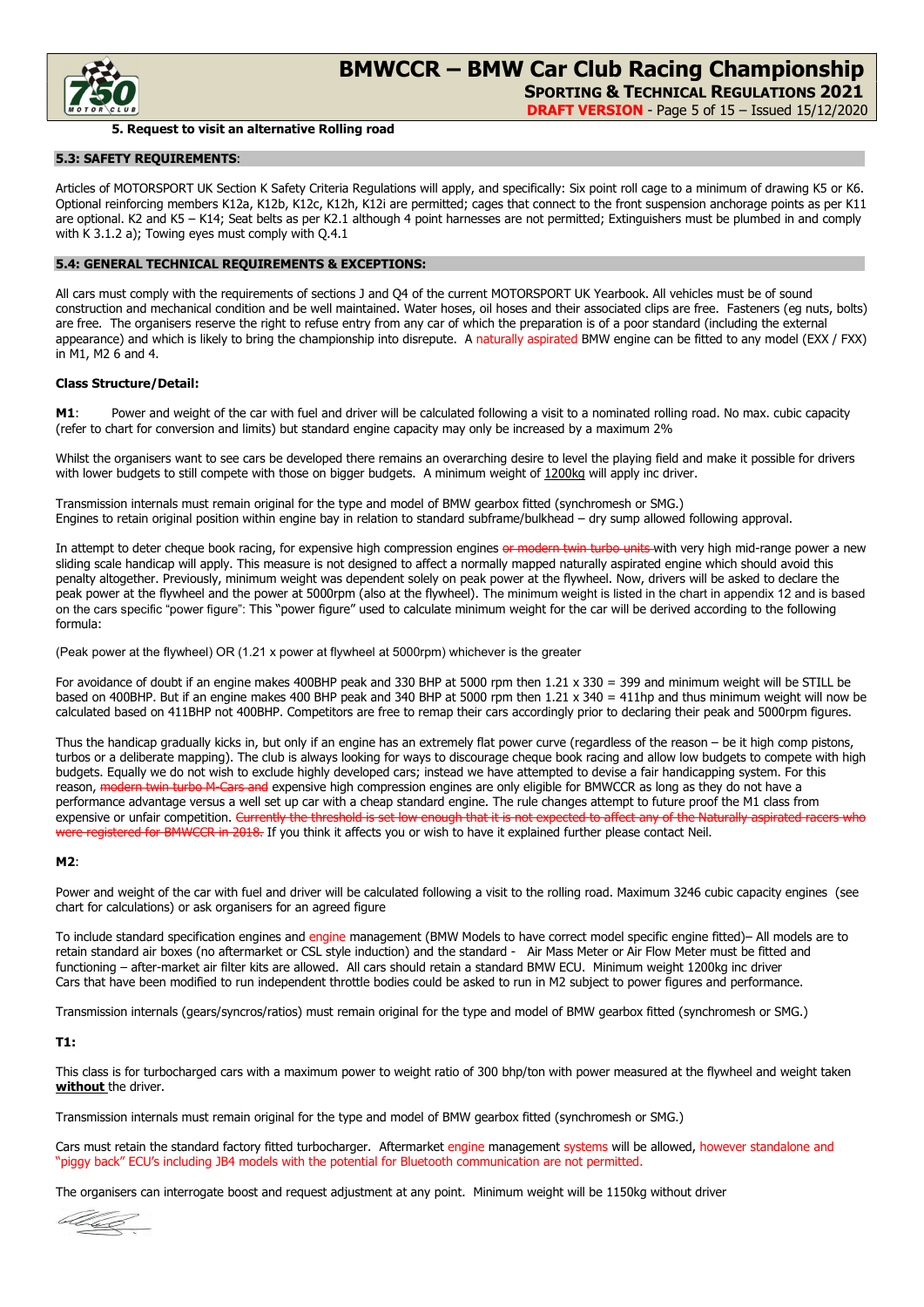

# BMWCCR – BMW Car Club Racing Championship SPORTING & TECHNICAL REGULATIONS 2021

## DRAFT VERSION - Page 6 of 15 – Issued 15/12/2020

### Vehicles MUST have the correct engine (or older variant), and transmission and factory silhouette as fitted originally to the specific model and year of construction and use. Light weight panels will be allowed.

### Class 6:

Power and weight calculated as in other classes. Maximum 2999cc 6 cylinder. Aimed at MXX NXX standard engines and induction Standalone/aftermarket ECUS are allowed. Minimum weight 1100kg inc driver after the race.

### BMWcup:

Controlled standard MS43 ECU E46 325ti (BMWcup specific regulations apply) - see appendix 1

### Class 4:

Power and weight calculations will apply based on performance, 4 or 6 cylinder engines, M or N designation, standard ECU. Minimum weight 1050kg inc driver

Invitation: Invitation class – Any BMW model – can run invited by the club or who don't wish to register – or the does not fit a current class or the club wishes to assess for class allocation (use of 1B 1C tyres is allowed for first invitation race) – Minimum weight of 1220kg applies

### 5.5: CHASSIS:

Strengthening of the chassis in the interest of safety is recommended. Lightening or reducing the chassis strength is prohibited and competitors should bear in mind that if the removal of any material results in weakening the structural integrity the chassis then the Clerk of the Course or Eligibility Scrutineer (at their own discretion) will be fully authorised to exclude the vehicle from competing.

Tow hooks are to be either wire or fabric looped and be capable of pulling the vehicle weight

In addition to Q13.1.3, it is recommended that cars should where possible be equipped with two front and two rear towing eyes positioned equally either side of the longitudinal centre-line. They must be clearly visible, marked with an arrow and the word "tow" and the wire painted in yellow, red or orange to contrast with the vehicle colour.

The towing eyes must be made of at least 6mm diameter steel wire rope with a 6x19 wire core, each which must have a breaking-strain of at least 2 tons. Each towing eye must allow the passage of a cylinder with a diameter of 60 mm, situated 25mm forward of the adjacent bodywork - 100 mm above and below this hole must retain clearance to enable the recovery crews to attach straps and shackles.

The towing eye must be fixed to a structural part of the chassis with a minimum of M12 fixings, the inner part must be flexible in order for the towing eye to be retracted inside the bodywork profile. A "pull-cord" must be attached to the towing eye to enable the marshals to access the wire loop. The end attached to the chassis may be either 'thimble' or 'open-loop' style.

### 5.6: BODYWORK:

All Classes (except BMWcup - see Appendix 1):All panels other than specified below - must remain as per the manufacturer's original material, construction, dimensions, basic shape and thickness on all exterior surfaces above and below the hub line.

Fibreglass: bonnet, boot, tailgate, wings, bumpers, roof and doors are permitted.

Aero and body kits: Cars may use original or replica BMW factory supplied bodykits such as those fitted to "works" or "factory produced" race cars. Any other body kits or arch Competitors should must receive the organiser's written approval before purchasing or fitting any other body-kit.

Splitters, where fitted, must be no wider than the vehicle front profile and extend no more than 100mm from the vertical plane of the standard front valance/bumper.

Front under trays - permitted but not extend further back than the engine cross member.

Bonnet Ventilation - The use of vents/grills in the sides of the bonnets for heat dispersion is allowed subject to the regulations on silhouette.

Class M1 and T1 ONLY: A rear diffuser is permitted but must not protrude beyond the external bodyline or attach to rear panel. Underside body shell contours to remain as production shell, no aero devices are permitted on the underside of the body other than fitting standard BMW manufactured items. The diffuser may reach/not go beyond the original location of the rear of the spare wheel/space saver position on the boot floor. Rear bumper panel can be removed.

Rear spoilers are free but must not extend beyond the width and roofline of the car.

Class M2 & 6: Cars may be fitted with spoilers originally supplied by BMW for that model car or a direct copy approved by the club's eligibility scrutineer and coordinator. If the cage has a diagonal or cross then a carbon roof is allowed.

BMW E36 GT, DTM, Tegiwa M3 Cup style or Super Touring rear wing – fitted in standard position – not modified or extended

The spoilers must not extend beyond the maximum width of the vehicle or above the maximum height of the roof.

blaha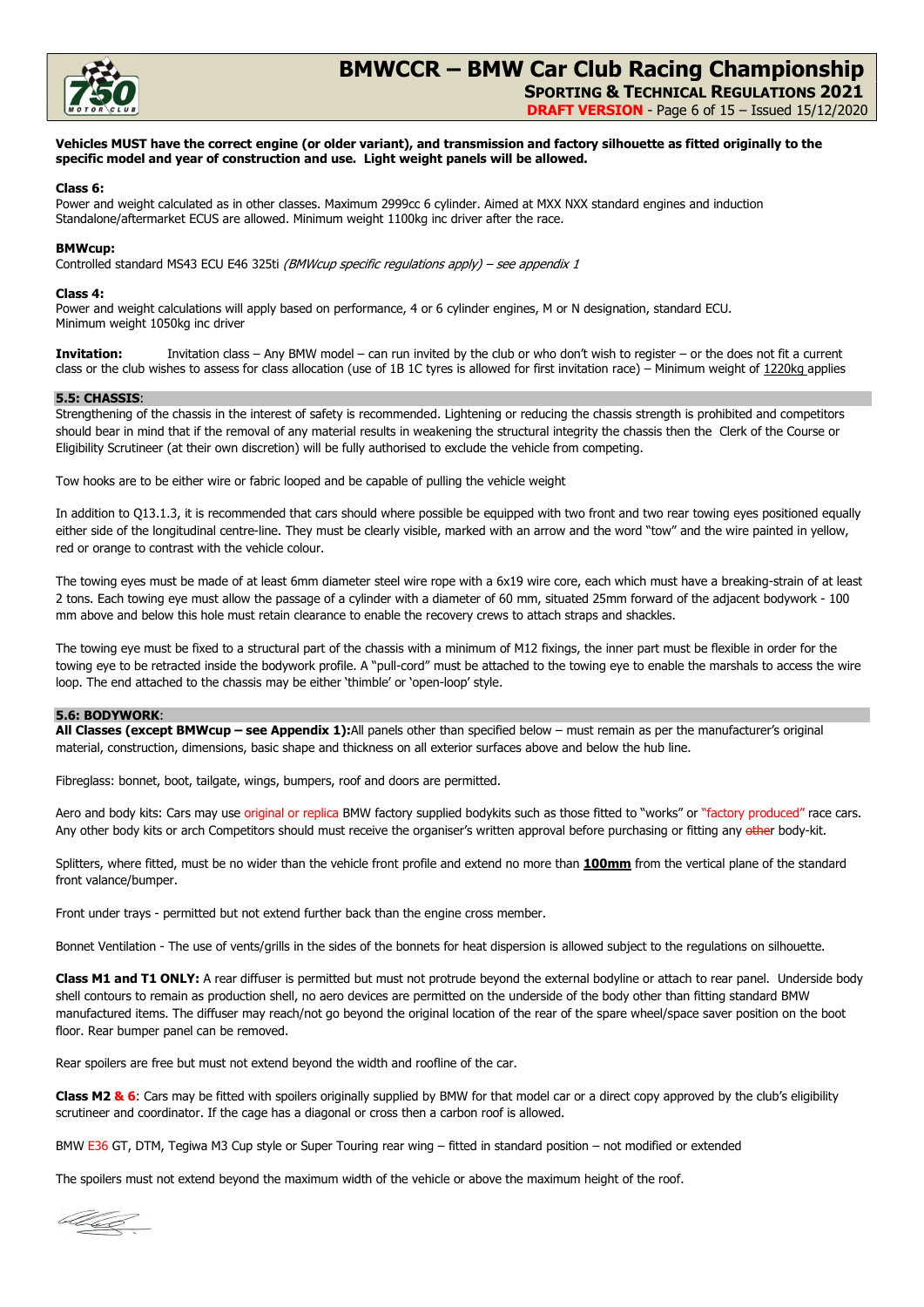

Class 6:

 SPORTING & TECHNICAL REGULATIONS 2021 DRAFT VERSION - Page 7 of 15 – Issued 15/12/2020

allowed in post 2006 cars with a roof diagonal or cross in the ca

The Former 330 Challenge approved Tegiwa non CSL style rear spoiler is allowed in 2020 for all models

The Super Touring rear wings – are allowed if fitted in standard position – not modified or extended

### All E36 models may use the BMW GT rear spoiler – fitted in the standard position.

BMWcup Class: Refer to specific regulations (Appendix 1) - all steel panels - no spoilers or lightweight modified panels

MANDATORY parts MUST be used in the BMWcup class. (see Appendix 1)

#### Class 4:

E36 and E46 models may use a Super Touring rear wing – fitted in standard position – not modified or extended All E36 models may use the BMW GT rear spoiler – fitted in the standard position.

#### Rear wings and spoilers as per classes M2 and 6.

#### 1. Modifications Permitted:

1. General: Windows: Clear Perspex windows are allowed in the side windows and rear windows only and must be installed to the Organisers satisfaction. Windows Class (inc front windows) M1 M2, Class 6 and Class 4 – conform to MOTORSPORT UK Regulation J5.20.8

2. Interior: Driver's seat must be replaced with a competition seat fitted in accordance with K2.2. All passenger seats, floor coverings, roof lining, sound deadening materials, radio/stereo units, speakers and associated wiring may be removed. Redundant interior metal bracketry such as rear seat mountings may be removed, however competitors should bear in mind that if the removal of any material results in weakening the structural integrity of any panel, then the Clerk of the Course (at their own discretion) will be fully authorised to exclude the vehicle from competing. Spare wheel & associated parts, and all tools must be removed. Additional instruments are permitted, but the original dash binnacle and instrument cluster, must be retained and fitted in their original positions. The dashboard must be retained and securely fitted in its original position, however localised trimming is permitted to allow roll cage fitment and the addition of aftermarket switchgear or pull cables. The removal of the glovebox, lid and hinges is permitted. The steering wheel may be changed. Air bags must be disabled if the standard steering wheel is used. Glass sunroofs must be removed or replaced as per MOTORSPORT UK regulation Q13.10.6.

### 3. Exterior:

Other than the modifications detailed in section 5.6, cars must use standard or standard pattern exterior parts. Competitors other than those in BMWcup are allowed to fit a cold feed through the full beam unit – however the other lights must still operate

### 4. Silhouette:

The standard silhouette in all elevations must not be altered with the exceptions of the permitted modifications listed in 5.6

#### 5. Ground Clearance:

No cars are permitted to have skirts or intermediary devices bridging the gap between the underside of the chassis or bodywork and the ground, and must retain a minimum ground clearance of 60mm.

### 2. Modifications Prohibited:

- 1. General: No alterations other than specified above permitted.
- 2. Interior. No alterations other than specified above are permitted.
- **3. Exterior:** No alterations other than specified above are permitted.
- 4. Silhouette: As above
- 5. Ground Clearance: As above

#### 5.7: ENGINE:

To qualify the basic engine needs to be as fitted and supplied to production BMW models available through the dealer network and produced in volume (1000 units or more within the EU.) Forced induction engines are only permitted in class T1.

#### 1. Modifications Permitted:

### M1:

Modifications to head and block are free, but must be based on original standard parts. Crankshaft, connecting rods, pistons, valves, camshafts and manifolds are all free. Engine capacity may not be increased by more than 2%. Dry sump lubrication is allowed.

### T1, M2, Class 6 & Class 4:

Modifications to head and block are allowed, but must be based on original standard parts. Crankshaft, connecting rods, pistons, valves, and manifolds should remain BMW dealer original equipment items. Engine capacity may not be increased by more than 2%. Dry sump lubrication is not allowed.

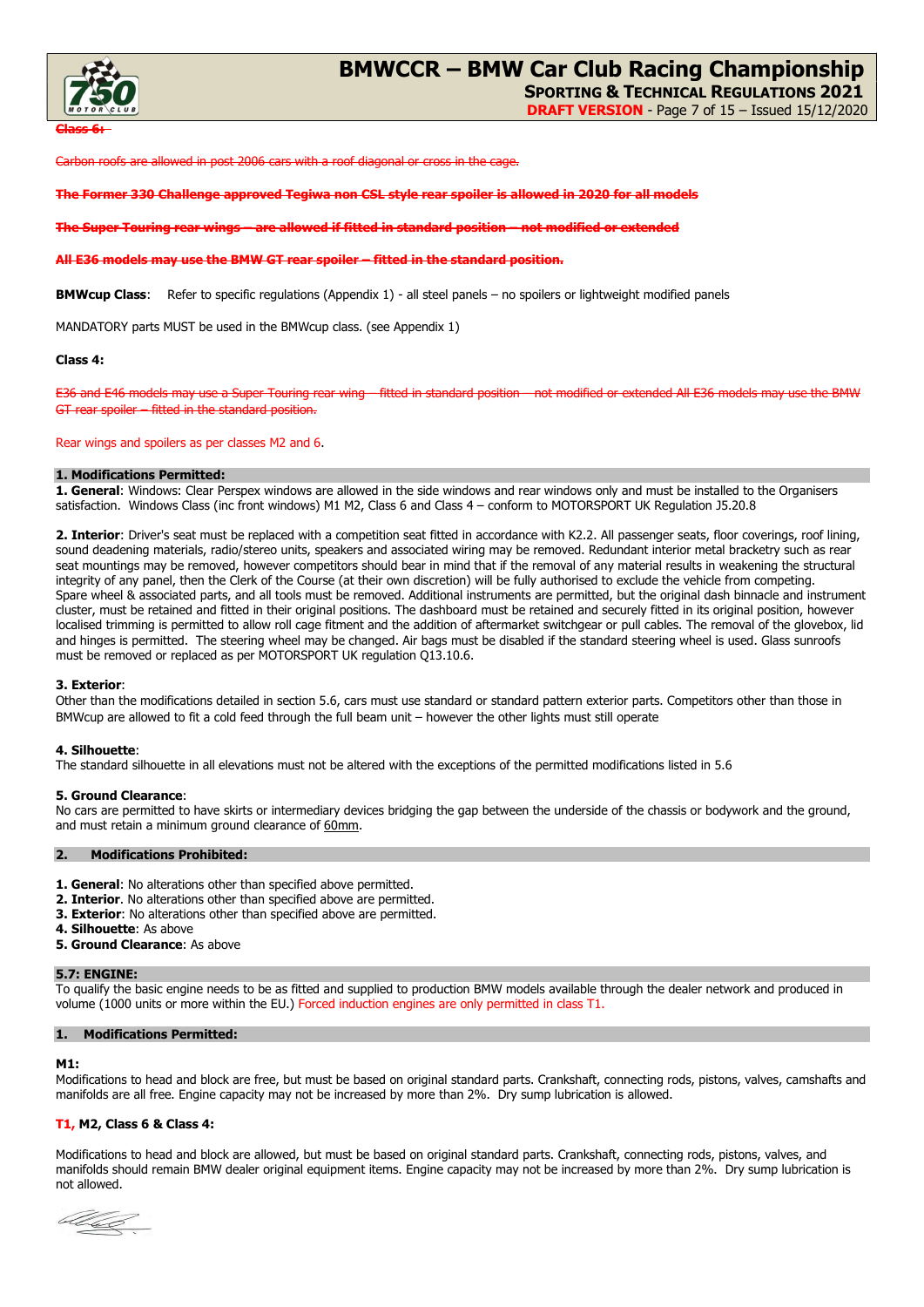

SPORTING & TECHNICAL REGULATIONS 2021

DRAFT VERSION - Page 8 of 15 – Issued 15/12/2020

## **Modifications Prohibited:**

All Classes: The engine location, its mounting position and locating points, must remain as manufacturer specified as originally supplied by the manufacturer for the particular model entered. For some custom fitments the owner should consult the coordinator prior to making any modifications.

### 3. Oil/Water cooling:

The fitting of an oil cooler and modification of the cooling system is permitted. The location and size is free.

### 4. Induction:

Turbo Petrol engines and Turbo Diesel engines will only be permitted to race in T1 providing they meet the criteria for the maximum power to weight ratio. Retaining factory charger and function specification.

Aftermarket or CSL air boxes are ONLY permitted in M1 (all models) and in M2 when fitted to an S14 engine, they are prohibited within Class 6, Cup Class and Class 4

Aftermarket Independent throttle bodies are allowed in M1 and M2 Standard BMW independent Throttle Bodies are permitted in Class M2 Independent throttle bodies are not permitted in BMWcup and Class 4 Only original throttle bodies correct for the type of engine used are permitted in T1

Induction kits and aftermarket air filters (provided the Air Mass/Flow Meter is retained) are allowed in all classes.

A cold air feed is permitted via a single full beam light fitting kit– all other lights must remain operational

### 5. Exhaust systems:

Exhaust systems must comply with the silencing regulation as laid down in the MOTORSPORT UK Yearbook

### 6. Ignition systems:

M1 T1 and 6 : The ignition system is free.

M2 BMWcup & Class 4: Cars must retain the standard BMW ignition system,

All Classes: Any engine management system with a switchable map **MUST** only have option of 2 maps – inc. the standard E46 ECU "Sport" mode – when fitted any switch should be clearly marked and a dyno test will be performed in both position, Copies of both runs need to be provided to the organiser. Contravention may result in disqualification.

### 7. Fuel delivery systems:

All Classes: Fuel pumps, fuel tank, swirl pot and lines are free.

### 5.8: SUSPENSIONS:

All Classes: Cars must use the standard suspension pickup points on the body/chassis of the car and the suspension must use the original design/type i.e. McPherson Strut that was applicable to the original vehicle model and design. Suspension components are interchangeable from one model to another as long as the chassis pick-up points remain as original.

If active suspension was a standard road car option by BMW. If the same original system is fitted to your car – the standard and original system it will be allowed. You will NOT be allowed to race with aftermarket active or traction control suspension – ask if not clear. Four-wheel drive systems whether original standard BMW or otherwise is not allowed

Class 4 & BMWcup: Only One-way adjustable dampers are allowed in Class 4 and BMWcup (bump and rebound combined.) Remote canisters are not permitted.

Class 6 & M2: Two-way adjustable dampers are allowed in Class 6.

M<sub>2</sub>, T1 and M1: Up to Four-Way adjustable dampers (bump, rebound, high speed bump and high-speed rebound) are permitted.

### 1. Modifications Permitted:

All classes: Modification to the suspension is subject to the following conditions: The spring and damper configuration and all of the original mounting points must be retained and used in the operation of the suspension for that particular model except that coil over dampers may be used on the rear. The replacement of bushes by adjustable spherical bearings is only permitted on the following: The top mounts of front dampers, the top and bottom of the rear dampers and anti-roll bars.

All other bushes and bearings must either be as originally supplied; replaced by spherical bearings inside the original mounting; BMW supplied Group N alternatives or with the rubber replaced by nylon/polyurethane or nylatron type material.

Aftermarket links and arms are allowed as long as they follow the design and style as original car and operate in the same way.

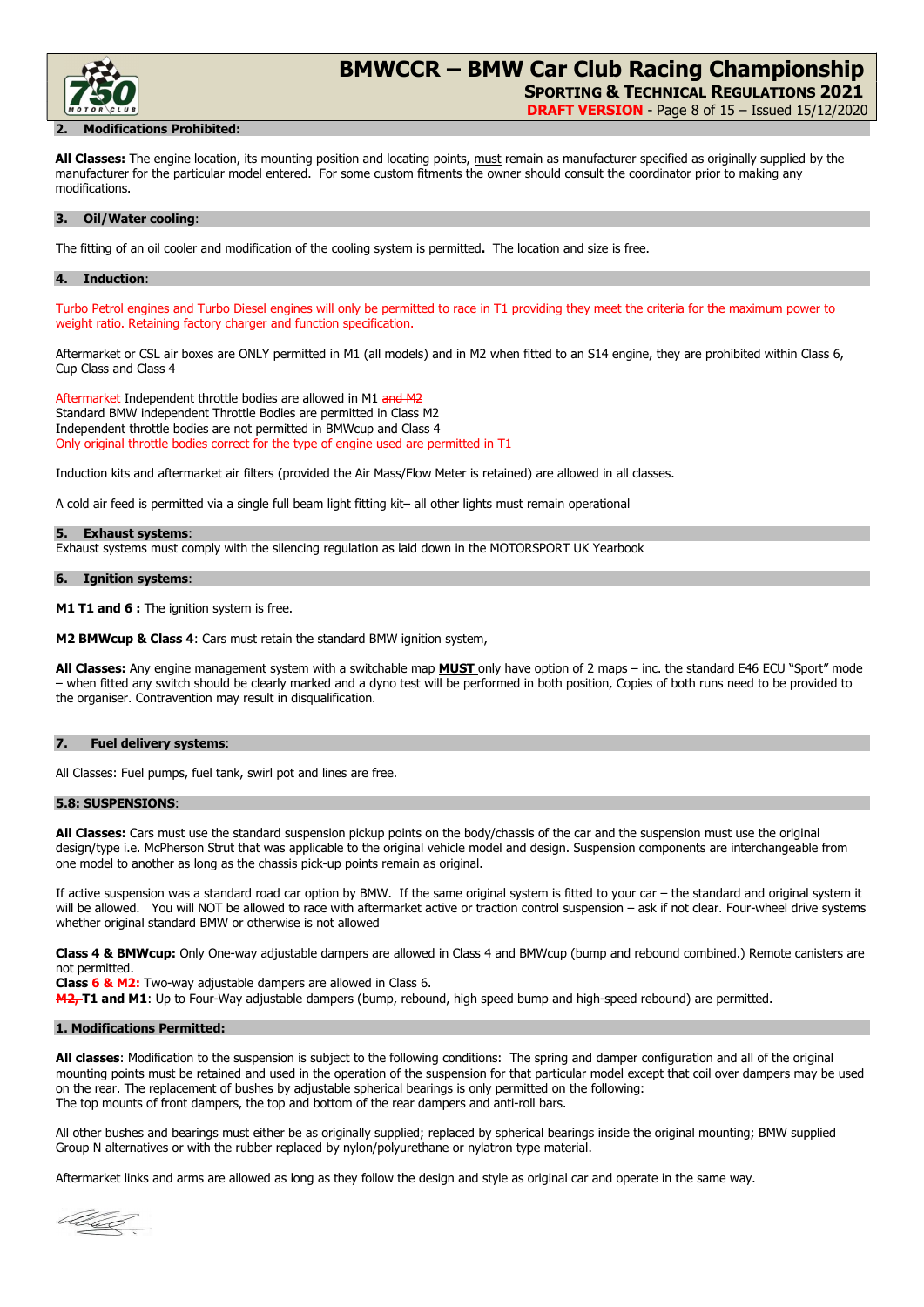

 SPORTING & TECHNICAL REGULATIONS 2021 DRAFT VERSION - Page 9 of 15 – Issued 15/12/2020

2. Modifications Prohibited:

None other than listed in 5.8 & 5.8.1

### 3. Wheelbase/track:

Wheelbase must remain as per manufacturer's original specification for that particular model.

### 5.9: TRANSMISSIONS:

BMW dealer mainstream supplied gearboxes may be swapped from model to model. Mounting and Location points must be used as intended by the manufacturer. Internal ratios and gears must remain original for the gearbox used.

Aftermarket gear kits and sequential boxes are not permitted other than Invitational entries. SMG transmissions where original fitted to that model car will be allowed – all associated parts to remain as original.

### 1. Permitted modifications:

None

### 2. Prohibited modifications:

a) The fitting of sequential gearboxes to vehicles in which they were not originally available

b) The use of non-BMW parts and/or ratios, which did not appear in the production version of the gearbox in question will not be allowed within any class.

c) Re-location of the gearbox or final drive from its original position as specified by the manufacturer for that particular model.

d) The fitting or use of traction control and/or launch control systems are prohibited unless fitted as standard on the original vehicle and remains the standard software – in any class other than M1

e) Fitting of aftermarket active or intelligent suspension systems is not allowed.

f) Four wheel drive systems will not be allowed

### 3. Transmissions & Drive ratios:

Final drive ratios and differential units are free with exception of BMWcup class cars. Only casings and ratios found in original production BMW models can be used in classes M1, M2, T1, Class 6, BMWcup and Class 4.

### 5.10: ELECTRICS

Exterior Lighting: Must be as per standard fitment and to EC requirements and be fully operational. Front lights/lamps must be taped to MOTORSPORT UK regulations or covered with a transparent protective plastic / vinyl film. (exception is using a single full beam for cold feed in Class's M1 M2 6 and 4)

2. Rear Warning Light: Cars must be fitted with a manually switchable rearward facing red warning light which must be fully compliant with the MOTORSPORT UK Year Book ruling: Section K.5.1

3. Batteries: No restrictions on type or location subject to MOTORSPORT UK regulations. A battery and electric starter motor must be fitted and be capable of repetitive starts. No external (slave) batteries may be used.

4. Generators: A fully working standard alternator and standard pulley must be fitted and electrically connected so that the standard battery charging function is providing a charge to the onboard battery.

**5. Wiring:** The vehicle wiring loom may be modified.

### 5.11: BRAKES

Other than BMWcup class - brake regulations are free in terms of disc, calliper and pad sizes

BMWcup refer to Appendix 1 – as should remain standard in terms of function and size and type of calipers, discs and control pads

All braking components are competitor's choice (M1, T1, M2, 6 & 4) inc. braided hoses. The removal of the back plates is permitted - replacement with cooling ducts is recommended.

All cars must have operational handbrake which can either be mechanical or hydraulic.

### 5.12: WHEELS / STEERING

1. Permitted Options: An original, BMW steering rack must be used. The steering lock should be rendered inoperative, unless the vehicle is driven to the circuit on the highway.

2. Prohibited Options: No machining or other modification of the road wheels are permitted. High ratio steering racks may be fitted with in a BMW manufactured casing. Power steering pumps and equipment may be removed. Electric power steering is allowed

### 3. Construction & Materials: Magnesium wheels are not permitted.

### 4. Dimensions:

Wheel diameter: Class M1, M2 & T1 18", 17", 16" & 15" (plus 19" for Uniroyals but only if 19" were available as new on the model in UK) Class 6 18", 17", 16" & 15"<br>BMWcup 17" **BMWcup** Class 4 17", 16", 15"

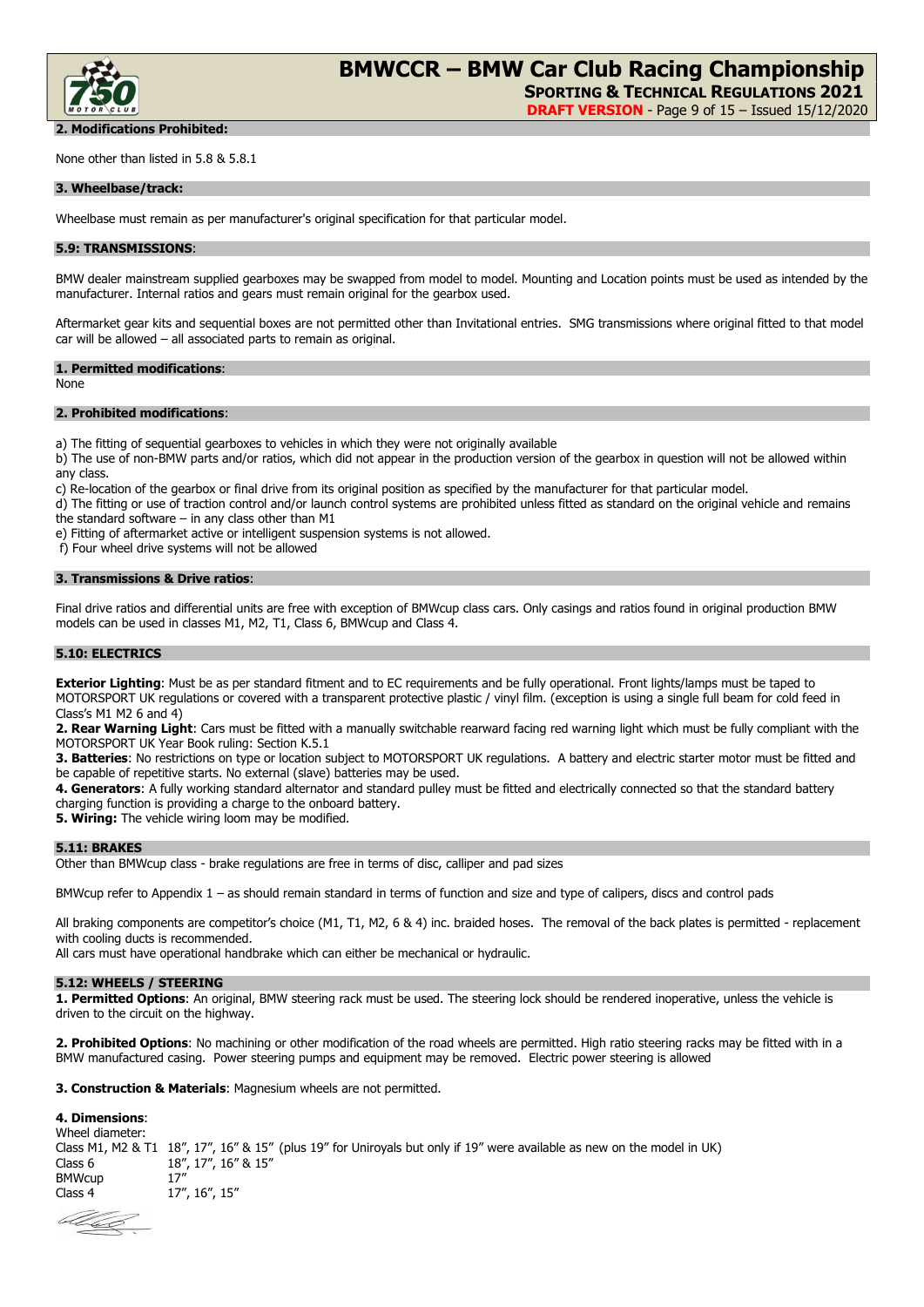

 SPORTING & TECHNICAL REGULATIONS 2021 **DRAFT VERSION** - Page 10 of 15 - Issued 15/12/2020

Invitation up to 19"

5. Wheel Spacers: Wheel spacers are permitted provided that the vehicle track remains within the limits permitted in rule 5.8.3 and they are of the 'hub-centric' type and of the correct p.c.d. Where spacers are used, they must be fitted in equal pairs across the axle. Universal wheel spacers are not permitted and competitors should ensure that wheel bolts are of sufficient length to adequately secure each wheel. Wheel hubs may be fitted with conversion studs to accept wheel nuts.

### 5.13: TYRES

TYRE FITMENT options and sizes available through the organisers, or approved manufacturer suppliers

SPECIFICATIONS - Treaded tyres – as per current Motorsport UK Blue book section L for lists of 1A, 1B and 1C tyres (refer to BMWCCR manufacturer for additional detail)

Invitation cars have the full choice of tyres within 1B, 1C Motorsport UK lists for one meeting

BMWcup the only permitted tyres are tyre: Dry: MRF ZTR (code 25 or 48 only) 225/45ZR17 and the Uniroyal Rainsport Tyre specifications – sizes listed for reference – ALL 15"-18" options allowed if fit within arches Permitted Tyres for Class M1, M2, 6 & 4 are as follows

| Pirelli<br><b>MRF</b> | Trofeo R<br>$ZTR$ (code 25 or 48 only) | $15'' - 18''$<br>$17 - 18$ | 1Β<br>1C |
|-----------------------|----------------------------------------|----------------------------|----------|
| <b>Nankang</b>        | AR 1                                   | $15'' - 18''$              | 1Β       |
| <b>Uniroyal</b>       | Rainsport (any)                        | $15 - 19$                  | 1В       |

Tyres used during qualifying or the start of a race should not be worn below 1.6mm. If deemed out of spec they will need to be changed prior to entering the track.

Whilst the BMW Car Club allows purchase of the listed tyres from ANY supplier, we recommend drivers and teams can purchase direct from the organisers or via the approved supply chain – the options are then to have them fitted at a race meeting or delivered and fitted to a manufacturer outlet without extra costs.

The outlet locations, approved suppliers and booking forms are available via the website or through the co-ordinators

### 5.14: VEHICLE WEIGHT:

- Minimum weights apply to each class including driver post practice or race. Random checks will be carried out during the season and no car/driver combination shall be below this minimum weight. All minimum weights are including driver and race overalls, helmet etc. M1 - 1200kg
	- T1 1150kg not including driver
	- M2 1200kg
	- 6 1100kg
	- Cup 1250kg
	- 4 1050kg
	- Inv 1250kg
- 2. The minimum vehicle weight for individual cars will be calculated from the declared or tested power of the vehicle. This figure must be displayed as a graphic on the side window of each car. The minimum weight includes the driver and may be checked post practice or race. Random checks will be carried out during the season and no car/driver combination shall be below this minimum weight. All minimum weights are including driver and race overalls, helmet etc.

### 5.15: FUEL TANK / FUEL

1. Types: Fuel tanks are free.

2. Locations: If present, the standard fuel tank must be in standard position. The location of aftermarket tanks is free subject to meeting MOTORSPORT UK safety criteria.

3. Fuel: Only petrol as defined in Section B Nomenclature & Definitions, Pump Fuel a) section of the MOTORSPORT UK Yearbook for the current year.

Fuel Tank/Fuel: This will be tested so cars should have a fuel sample take off fitted with FIA dry break couplings – drivers should be able to supply a sample from between the pump and engine within Parc Ferme following request. (The club can provide sample valves if needed)

### 5.16: SILENCING:

All vehicles must comply with the relevant maximum noise limits set out in MOTORSPORT UK Blue Book regulation J. Chart 5.18.

### 5.17: NUMBERS & CHAMPIONSHIP DECALS

1. Positions: The race numbers for each rear side window shall be;

(i) A minimum of 200mm high

(ii) With a stroke width of at least 20mm

(iii) Coloured Day-Glo yellow.

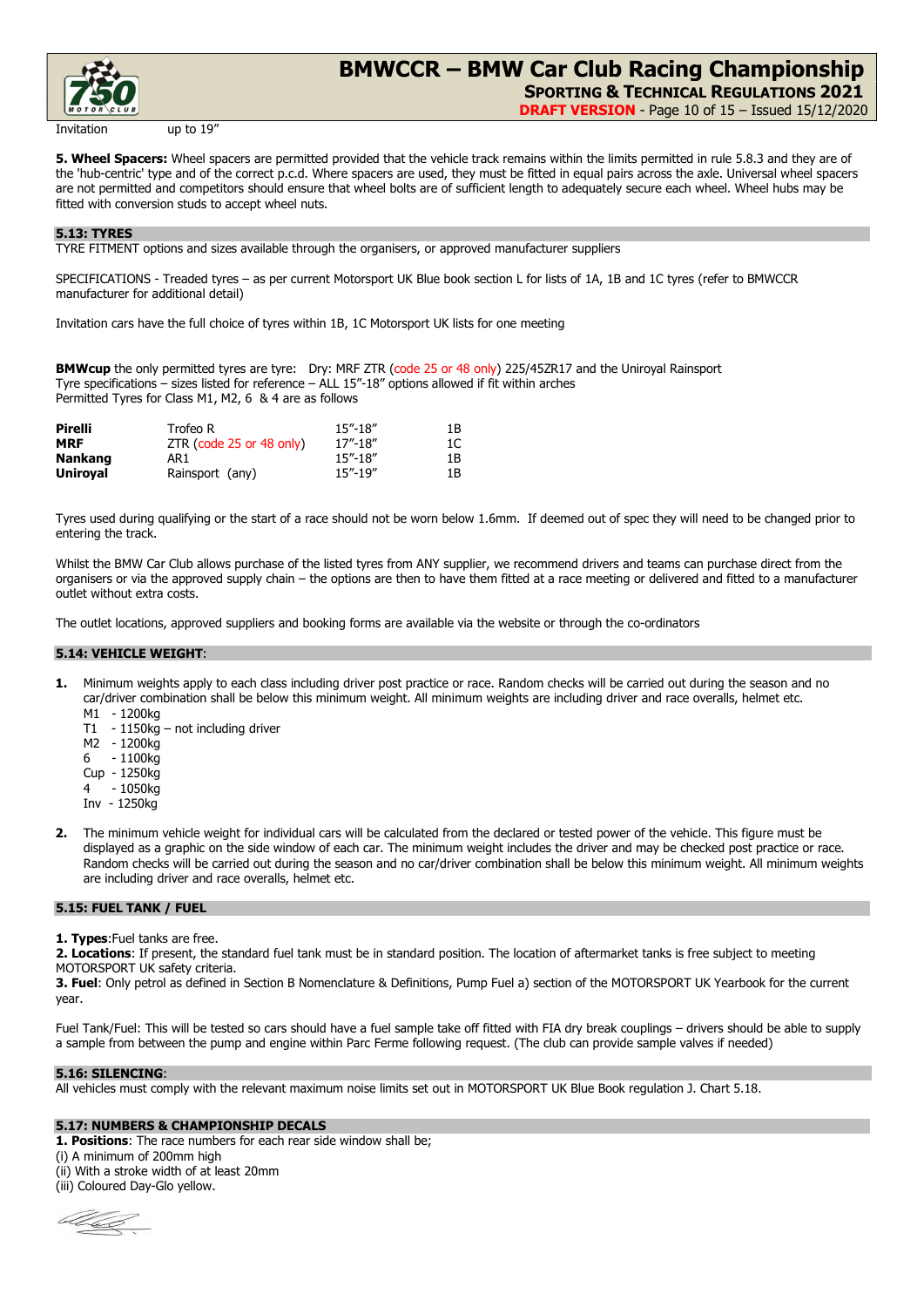

SPORTING & TECHNICAL REGULATIONS 2021

**DRAFT VERSION** - Page 11 of 15 - Issued 15/12/2020

In addition, the windscreen of all cars must display the competition number positioned on the upper area of the passenger's side of the windscreen, as follows;

(i) The numerals must be at least 150mm high

(ii) Be in the same colour and font as those displayed on the rear side windows

(iii) Be placed no closer than 50mm from the lower edge of the windscreen "sun-strip" and 50mm from the side edge of the windscreen. 750 Motor Club decals must be affixed prominently. Championship Sponsor's decals (where applicable) must be affixed in or near the positions detailed on the diagram supplied with those decals (see Appendix 4.) BMWCC & 750 Motor Club and Championship Sponsor's decals must take preference to any other decals. Drivers may be requested to remove decals that are viewed as conflicting with official Championship Sponsors. Failure to comply will render the vehicle and driver ineligible to race. To be eligible to compete in races and obtain points, it is mandatory to display allocated partner decals.

a) Organising Club and BMWCCGB on each side of the vehicle as instructed

b) All Sponsors' decals (as instructed by the Club Co-ordinator)

c) Class identifier alongside the competition number

d) Vehicle weight and declared power figure to be displayed in rear quarter window

e) Any other partner decals inc 750mc need to be placed in accordance with organiser instructions and guidelines 7

Front Sunstrips will be supplied by organisers and must be fitted in accordance with Q11.5. decals will be supplied by the Title sponsor, and/or any other sponsor and/or the Organisers.

Driver names on side windows

Minimum Weight and the car's specific Power figure on all competitors vehicles to assist any weight or power checks 2. Suppliers: Sponsors and Club decals will be available before the first Championship race in which the vehicle is entered. Competition numbers will be available or can be fitted by the competitor

Partner decals will need to be clearly placed on the cars in the designated positions- ask if not clear

### 6. PADDOCK DISCIPLINE:

You are required to park competition vehicles together in the paddock. Please follow the instructions on the final instructions with regard to paddock layout. If you fail to do so, you will be asked to move, either by another official race coordinator or our club representative. You are obliged to follow instructions on this procedure. Failure to readily comply, could lead to the suspension of your membership of the club, which would in turn render you ineligible to race. Please assist us by ensuring that this does not occur

The BMW Car Club will work with all organising clubs and partners to liaise with the circuits to ensure that the day(s) racing is as enjoyable and stress free as possible. In that aim we also request that all competitors and their friends that come to support them respect all the other parties involved or taking part at the meetings. If there are instances where people bring the club into disrepute or any altercation is reported it will be investigated and penalties will be levied that could result in exclusion or removal of any person that is deemed to not be respecting the club rules and other visitors to the meeting in question. This will be a decision between the circuit, club organisers and Clerk of the Course as appropriate.

### 7. TECHINCAL CHECKS:

The eligibility scrutineer/organisers reserve the right to inspect any vehicle at any time and this will be carried out in the scrutineering bay/paddock or team garage. They also reserve the right within the general regulations of the MOTORSPORT UK Yearbook to strip or seal any part or parts of a vehicle.

The competitor will bear costs of such an inspection. If the vehicle is found to be outside the regulations for the class entered it could lead to exclusion from the results of that event and the loss of reward points scored to that date, the eligibility scrutineer/organisers reserve the right to escalate any infringement further within the "MOTORSPORT UK".

The eligibility Scrutineer/organisers reserve the right at any time to subject a car to an official test to check engine power. The same right will exist to measure the weight of the car. Failure to comply at the time of request will render the competitor to loss of their 2 highest points scoring rounds to the date of the refusal.

It is the competitor's responsibility to ensure that the vehicle entered complies with the regulations, even if they are not the builder or assembler of the vehicle. Any vehicle found to be in contravention of the regulations will render the competitor and vehicle to be excluded.

On occasion the championship organisers maynominate people to work alongside and advise the MOTORSPORT UK Eligibility Scrutineer at the meetings. They are available for assistance with interpretation of the regulations and have the absolute right to inspect any competing vehicle. Please assist them with their duties. Any refusal will be deemed to be a breach of these regulations and may result in disqualification.

### 8. CONTACTS

Race Organising Club and Contacts: Promotor: Neil McDonald Club: BMW Car Club GB Eligibility Scrutineer: Bob Blackmore<br>750MC Contact: Giles Groombridge

Tel: 01332 814548

Tel: 07767 688233 E-mail: neil@bmwcarclubgb.co.uk<br>Eligibility Scrutineer: Bob Blackmore E-mail: giles@750mc.co.uk

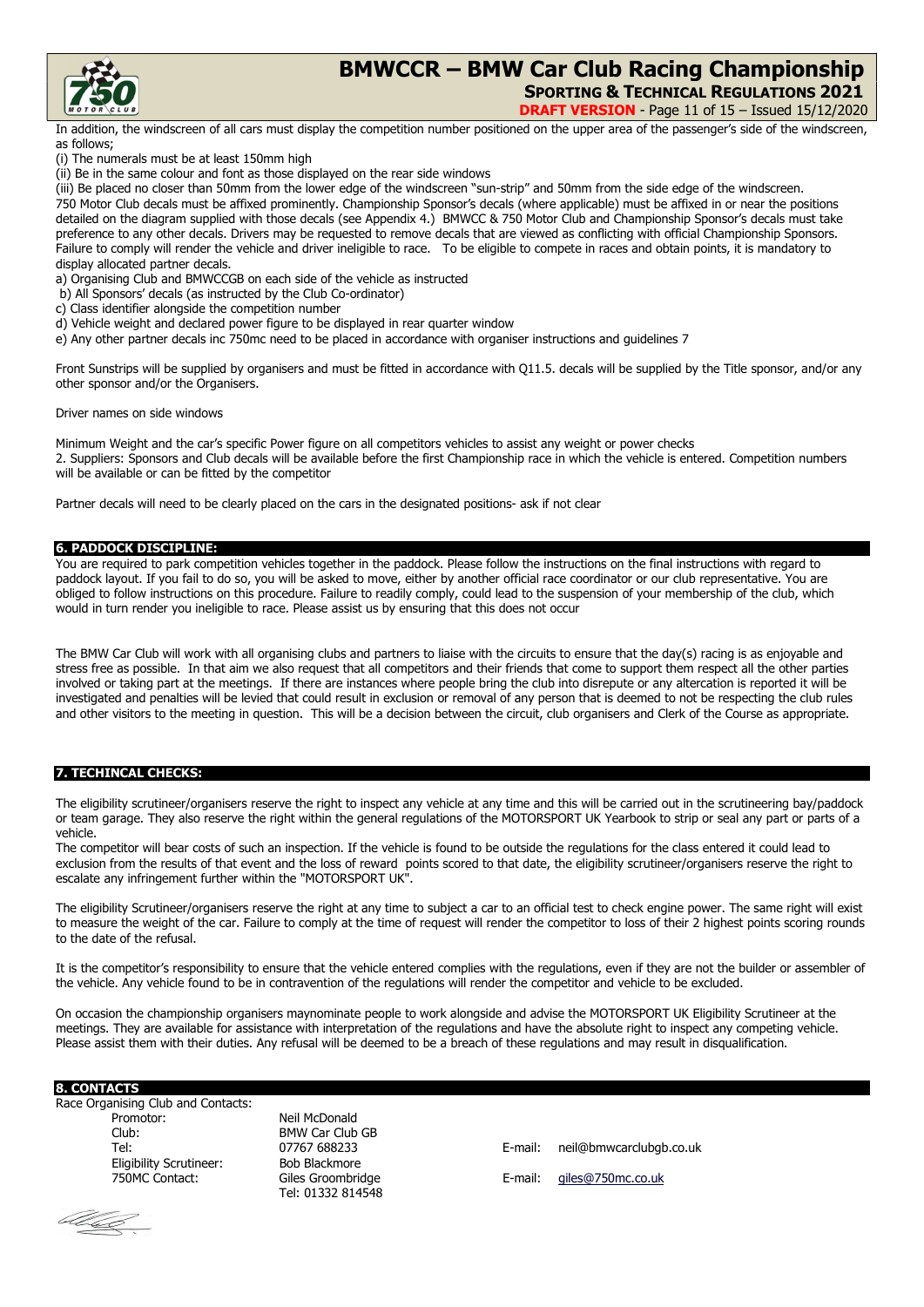

SPORTING & TECHNICAL REGULATIONS 2021

**DRAFT VERSION** - Page 12 of 15 - Issued 15/12/2020

### Commercial Undertakings:

All drivers are required to be members of the BMW Car Club GB and the 750 Motor Club.

Trade Support Vehicle Decals - Any competitor who is proposing to carry vehicle sponsor advertising which may be deemed to be in conflict with the main Sponsor/s must first seek the approval of the Championship Co-ordinator prior to the appearance of the vehicle at its first meeting of the season. Any decision that is made by the co-ordinator in this respect shall be at his/her discretion and shall be final.

Should a competitor bring BMW Car Club Racing into disrepute, their membership of the club and their entry for racing will be suspended.

### 9. DRIVING STANDARDS

The Organisers are determined to see that these regulations are enforced. The coordinator and the committee will enforce Driving Standards firmly:

- First offence deemed avoidable or the circumstances to have extenuating circumstances A warning will be issued
- First offence deemed avoidable without any defence  $-$  A yellow card will be issued
- Second offence within 3 races that involves an incident that could be avoided and causes another car to be inconvenienced or damaged – A red card could then be issued – meaning that the competitor will be excluded from the next meeting
- If the first offence is considered dangerous and premeditated then a red can be issued
- If a driver is issued 2 red cards in one season a disciplinary meeting will be arranged with the possibility of exclusion for the rest of the year will be discussed

With the assistance of the video evidence requested under the regulations any incident will be investigated, whether triggered by judicial action initiated by the Clerk of the Course, by competitor complaint, or by their own observation notwithstanding that the Clerk of the Course may already have imposed a penalty under MOTORSPORT UK Regulations. The Organisers DSA's are empowered to call a competitor to investigate any incident and may supplement their own investigations by the use of track Observers reports, where available and deemed appropriate by the Clerk of the Course, at the event in question.

Examples of incidents are

-

- i) Driving in a manner which is considered careless by the Organisers DSA to be penalised by written warning
- ii) Driving in a manner which is considered reckless by the Organisers DSA to be penalised by the issuing of a yellow card. Two yellow cards in six meetings will cause a red card to be issued.
- iii) Driving in a manner, which is considered dangerous by the Organisers DSA to be penalised by the issuing of a red card.
- iv) Refusal to co-operate with the Organisers DSA will result in issuing of a red card
- v) A red card will cause suspension of membership from Organisers for a period of two race meetings, which will both count as points scoring rounds with zero points score.
- vi) The issuing of two red cards in one season will result in the suspension of club membership for the remainder of the season. vii) Each penalty will have a shelf life of six races from the date that the penalty is applied. After this period, the penalty will not
- be used for the purposes of totting up.
- viii) Suspension of club membership will mean that the competitor is ineligible to compete during the period of suspension.

Any driver who receives points on their licence from the Clerk of the Course dependent on the reason they could have the same number of points deducted from their rewards tally even if this results in a minus score.

The Clerk of the Course decision is final and no exceptions to this rule will be made. The Organisers will also issue a yellow card to the driver.

### 10. MANDATORY SPONSOR DECALS

1. Positions: Race numbers must be in accordance with MOTORSPORT UK regulation J4.1 or Q11.5.1. 750 Motor Club decals must be affixed prominently. Additionally, cars must have the following:

Names: Drivers proper or known name (first or surname) Max 50mm high under the race number The "Power figure" and given minimum weight – in white at least 20mm in height Class identification – M1, M2,T1, 6 Cup and 4 in a contrasting dayglo orange and 100mm in height

Cars will also be required to carry Championship sponsor's decals (where applicable) which must be affixed in or near the positions detailed on any diagram supplied with those decals. 750 Motor Club and Championship Sponsor's decals must take preference to any other decals. Failure to comply will render the vehicle and driver ineligible to race.

2. Suppliers: Sponsors and Club decals will be available at the first Championship race in which the vehicle is entered.

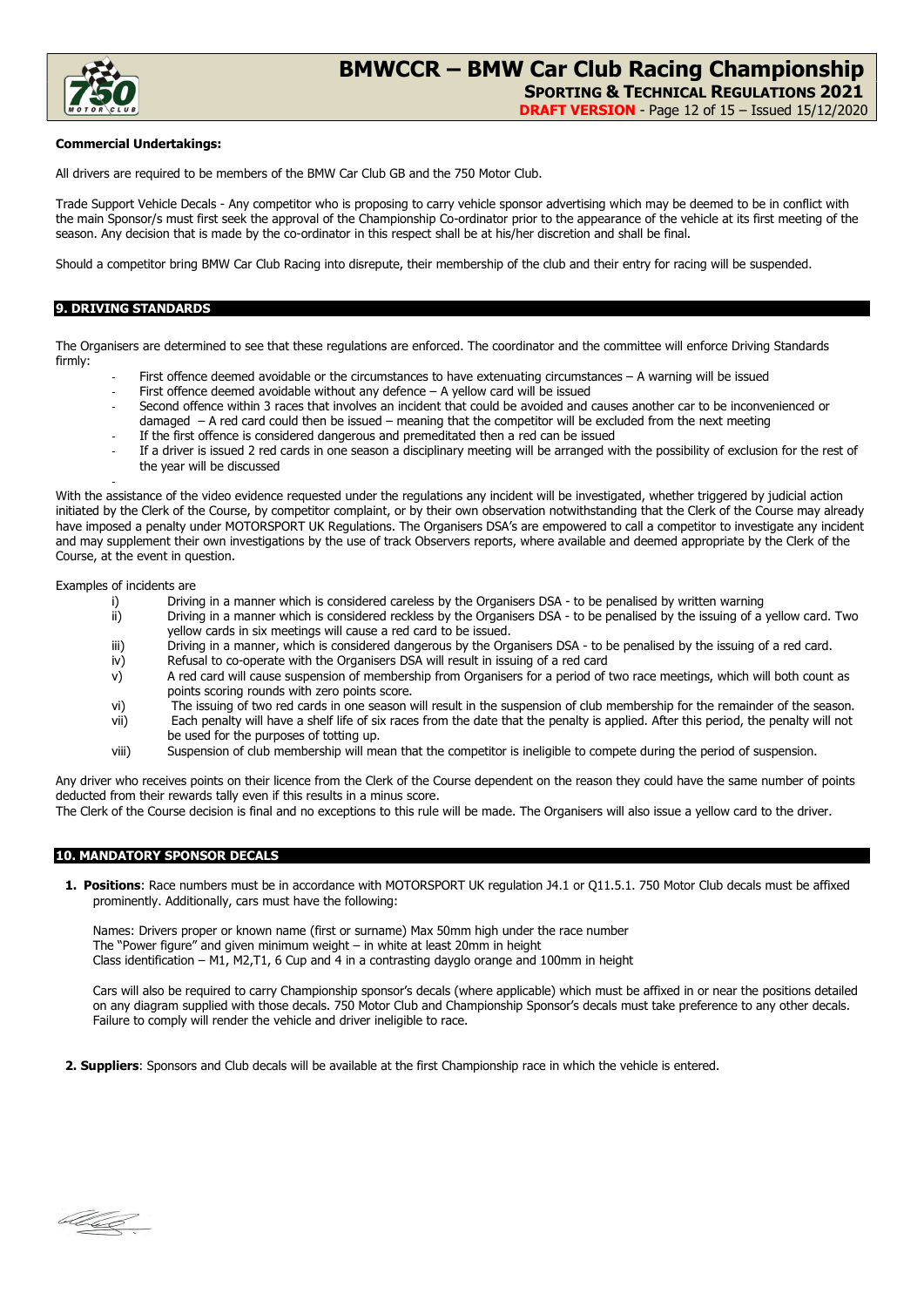

### 11. NOMINATED ROLLING ROADS:

### Designated Rolling Roads

### Marlin Motor Engineers

(Milton Keynes) Unit 4‐5 Wellington Place Bletchley Milton Keynes Buckinghamshire MK3 5NA Tel: 01908 366256

## Revivals (Duxford)

Lodge Road Thriplow, Royston Herts SG8 7RN Tel: 01763 208043

### TI Motorsport (Stoke)

Tegiwa House Sutherland Road ST3 1HZ Tel: 01782 950315

### Alive Tuning (Louth)

Unit 1 & 2 Meridien Centre Belvoir Way Fairfield Industrial Est. Louth Lincolnshire LN11 0LQ Tel: 01472 812900

### Raceworx Performance Centre (Scotland)

Unit 2 Block 1 Hunting Park, Livingston EH54 5QS Tel: 07483 161958

### RE Performance (Swindon)

Scuderia House, Newcombe Drive, Swindon SN2 1EG Tel: 01793 278069

### Centre for additional technical checks

Chip Wizards Unit 3 Victoria Way, Rawtenstall, Lancashire BB47NY Tel: wayne@chipwizards.co.uk

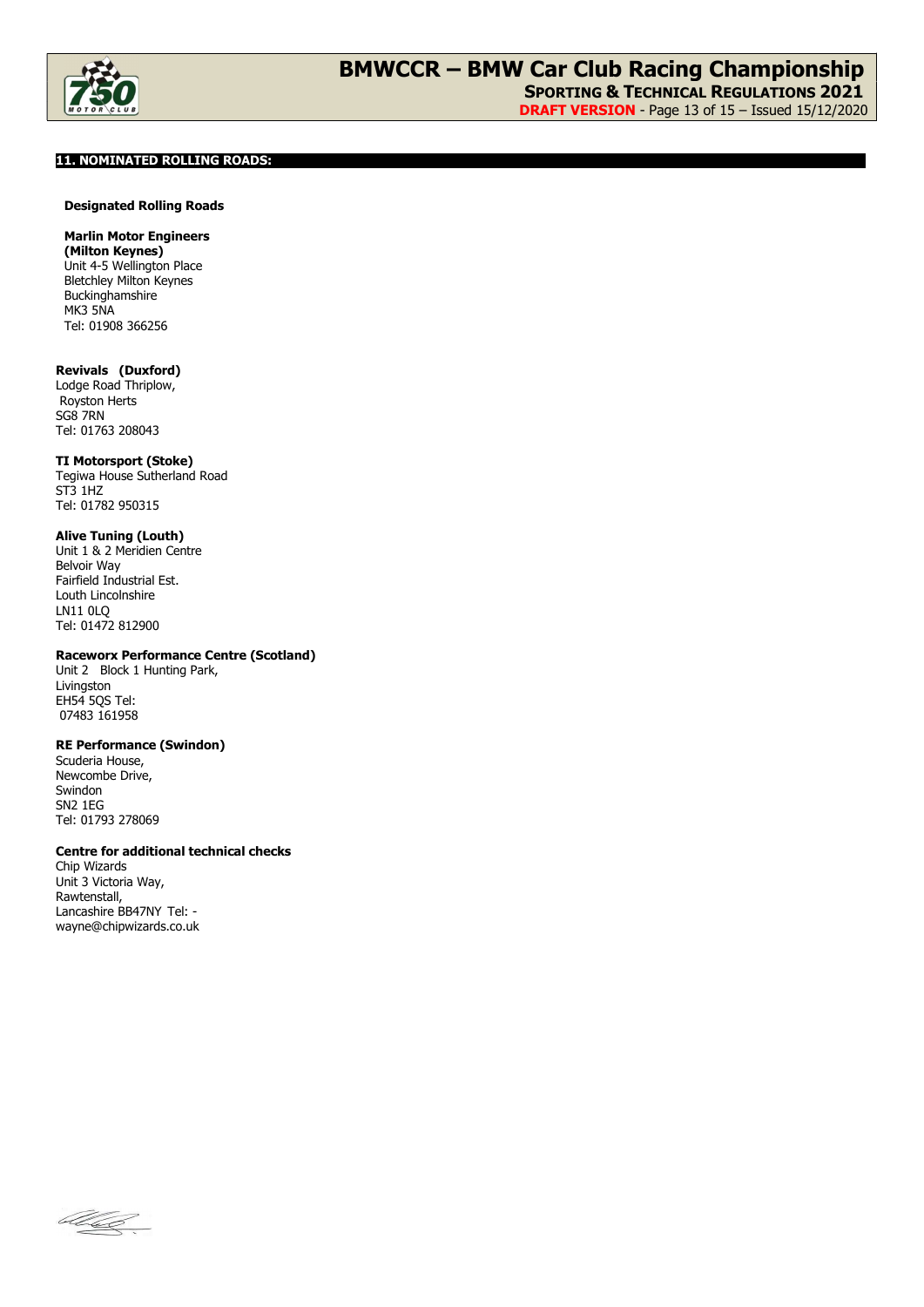

# BMWCCR – BMW Car Club Racing Championship SPORTING & TECHNICAL REGULATIONS 2021

DRAFT VERSION - Page 14 of 15 – Issued 15/12/2020

|      |      |                |           | Class      |             | Class      |      |
|------|------|----------------|-----------|------------|-------------|------------|------|
| M1   |      | M <sub>2</sub> |           | 6          |             | $4+$       |      |
| BHP* | KG*  | <b>BHP</b>     | <b>KG</b> | <b>BHP</b> | <b>KG</b>   | <b>BHP</b> | KG   |
| 500  | 1614 | 385            | 1527      | 285        | 1448        | 235        | 1654 |
| 490  | 1589 | 380            | 1506      | 280        | 1421        | 230        | 1615 |
| 480  | 1564 | 375            | 1485      | 275        | 1393        | 225        | 1577 |
| 470  | 1539 | 370            | 1464      | 270        | 1366        | 220        | 1538 |
| 460  | 1514 | 365            | 1444      | 265        | 1339        | 215        | 1500 |
| 450  | 1489 | 360            | 1423      | 260        | 1311        | 210        | 1462 |
| 440  | 1464 | 355            | 1402      | 255        | 1284        | 205        | 1423 |
| 430  | 1439 | 350            | 1381      | 250        | 1257        | 200        | 1385 |
| 420  | 1414 | 345            | 1360      | 245        | 1230        | 195        | 1346 |
| 410  | 1389 | 340            | 1339      | 240        | 1202        | 190        | 1308 |
| 400  | 1364 | 335            | 1318      | 235        | 1175        | 185        | 1269 |
| 390  | 1339 | 330            | 1297      | 230        | 1148        | 180        | 1231 |
| 380  | 1314 | 325            | 1276      | 225        | 1120        | 175        | 1192 |
| 370  | 1277 | <b>320</b>     | 1255      | 220        | 1100        | 170        | 1154 |
| 364  | 1255 | 315            | 1234      | 215        | 1100        | 165        | 1115 |
| 354  | 1220 | 310            | 1213      | 210        | 1100        | 160        | 1077 |
|      |      | 305            | 1200      | 205        | <b>1100</b> | 155        | 1050 |
| Min  | 1200 | Min            | 1200      | Min        | 1100        | Min        | 1050 |

BMWcup – to remain Minimum Weight 1250kg with standard ecu with EWS removed so the organisers can swap to resolve any dispute or concern